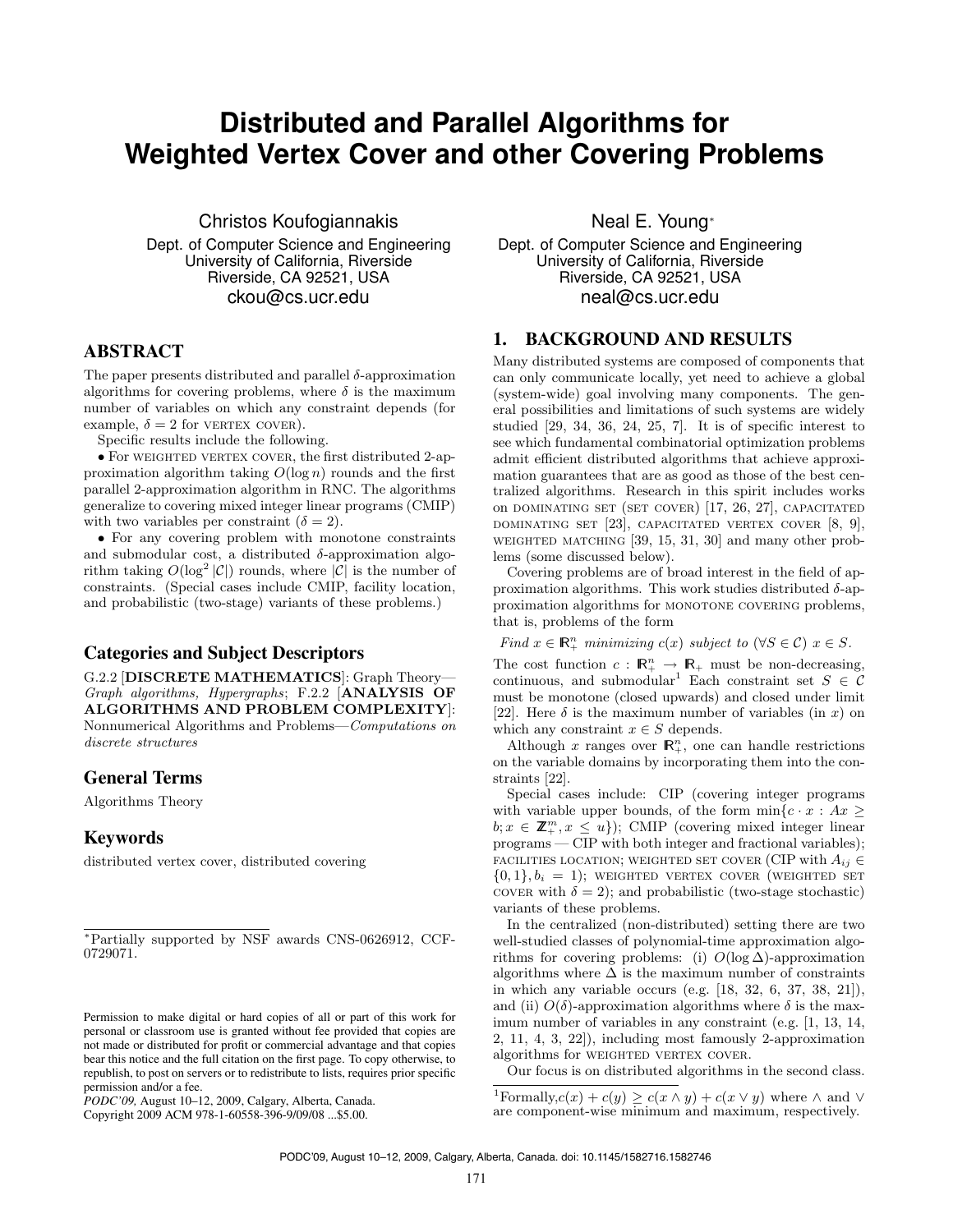Distributed  $\delta$ -approximation algorithms. In the distributed setting, in the case of UNWEIGHTED VERTEX COVER (vertices have uniform weights), a 2-approximate solution can be found efficiently by computing any maximal matching and then taking the cover to contain the endpoints of the edges in the matching. A maximal matching can be computed deterministically in  $O(\log^4 n)$  rounds using the algorithm of Hańćkowiak, Karonski and Panconesi [12] or in  $O(\Delta + \log^* n)$  rounds using the algorithm of Panconesi and Rizzi [35], where  $\Delta$  is the maximum vertex degree. Using randomization, a maximal matching can be computed in an expected  $O(\log n)$  rounds via the algorithm of Israeli and Itai [16]. Maximal matching is also in NC [5, 33, 19] and in RNC (parallel poly-log time with polynomially many randomized processors)  $[16]$  and so is 2-approximate UNWEIGHTED VER-TEX COVER.

For WEIGHTED VERTEX COVER, no such result is known. The first distributed approximation algorithm for WEIGHTED vERTEX COVER (and weighted SET COVER) appeared in 1994 by Khuller, Vishkin and Young [20]. It takes  $O(\delta \log n \log 1/\varepsilon)$ rounds to produce a  $\delta(1 + \varepsilon)$ -approximation  $(\delta = 2$  for WEIGHTED VERTEX COVER). Assuming the vertex weights are integers, taking  $\varepsilon = 1/(n\hat{C} + 1)$ , where  $\hat{C}$  is the average vertex weight, the algorithm can compute a  $\delta$ -approximate cover in  $O(\delta \log n (\log n + \log \hat{C}))$  rounds.

Grandoni, Konemann and Panconesi give a distributed 2 approximation algorithm for WEIGHTED VERTEX COVER that takes  $O(\log n + \log \hat{C})$  rounds [10]. Their algorithm assumes integer vertex weights.

As noted in [24], neither algorithm takes a number of rounds that is poly-logarithmic in the number of vertices. Also, there was no previously known *parallel* 2-approximation NC or RNC algorithm (running in time poly-logarithmic in the number of vertices with polynomially many processors).

Kuhn, Moscibroda and Wattenhofer describe distributed approximation algorithms for *fractional* covering (and packing) linear programs [25]. Their algorithms give constantfactor approximations in  $O(\log |\mathcal{C}|)$  rounds, where  $|\mathcal{C}|$  is the number of covering constraints. The approximation ratio is greater than 2 for the case of fractional weighted ver-TEX COVER. For (integer) WEIGHTED VERTEX COVER and WEIGHTED SET COVER (where each  $A_{ij} \in \{0, 1\}$ ) combining their algorithms with randomized rounding gives  $O(\log \Delta)$ approximate integer solutions in  $O(\log n)$  rounds, where  $\Delta$ is the maximum number of constraints in which any variable occurs.

The best known lower bounds for WEIGHTED VERTEX COVER are by Kuhn, Moscibroda and Wattenhofer [24]. They prove that to achieve even a polylogarithmic approximation ratio for VERTEX COVER, the number of rounds required is at least  $\Omega(\sqrt{\log n/\log\log n})$  and  $\Omega(\log \Delta/\log\log \Delta)$ .

**Results.** For MONOTONE COVERING, we give distributed -approximation algorithms that are *ecient*, in that they finish in a number of rounds that is poly-logarithmic in the network size [29]:

Section 2 describes the first efficient distributed 2-approximation algorithm for WEIGHTED VERTEX COVER. The algorithm runs in *O*(log *n*) rounds in expectation and with high probability. This algorithm is easily parallelized, giving the first 2-approximation algorithm for weighted vertex cover in RNC.

- Section 3, generalizing the above result, describes the first efficient distributed 2-approximation algorithm for CMIP (covering mixed integer linear programs with variable upper bounds) where each constraint depends on at most two variables  $(\delta = 2)$ . The algorithm runs in  $O(\log |\mathcal{C}|)$  rounds in expectation and with high probability, where  $|\mathcal{C}|$  is the number of constraints. This also gives a parallel (RNC) 2-approximation algorithm.
- Section 4 describes the first efficient distributed  $\delta$ -approximation algorithm for MONOTONE COVERING. The algorithm runs in  $O(\log^2 |\mathcal{C}|)$  rounds in expectation and with high probability, where  $|\mathcal{C}|$  is the number of constraints.

Special cases include CMIP, FACILITIES LOCATION, WEIGHTED set cover, weighted vertex cover (weighted set cover with  $\delta = 2$ ), and probabilistic (two-stage stochastic) variants of these problems. Previously, no efficient distributed  $O(\delta)$ -approximation algorithm was known for CIP, and no efficient distributed  $\delta$ -approximation algorithm was known even for WEIGHTED VER-TEX COVER.

Each of the algorithms we present here is a distributed implementation of a (centralized)  $\delta$ -approximation algorithm for MONOTONE COVERING by Koufogiannakis and Young [22]. In each section, we describe how that centralized algorithm specializes for the problem in question, then describe an efficient distributed implementation.

# 2. WEIGHTED VERTEX COVER

Theorem 1. *For* weighted vertex cover*:*

*(a) There is a distributed 2-approximation algorithm running in O*(log *n*) *rounds in expectation and with high probability.*

*(b) There is a parallel 2-approximation algorithm in "Las Vegas" RNC.*

# Centralized algorithm

For WEIGHTED VERTEX COVER, the centralized algorithm by Koufogiannakis and Young [22] is equivalent to a classical 2-approximation algorithm by Bar-Yehuda et al. [1].

The algorithm starts with  $x = 0$ . To cover edge  $(v, w)$ , it calls  $\mathsf{step}(x, (v, w))$ , which raises  $x_v$  and  $x_w$  at rates inversely proportional to their respective costs, until  $x_v$  or  $x_w$  reaches 1 (increase  $x_v$  by  $\beta/c_v$  and  $x_w$  by  $\beta/c_w$ , where  $\beta = \min\{(1-\alpha)\}$  $(x_v)c_v$ ,  $(1-x_w)c_w$ }). When a variable  $x_v$  reaches 1, *v* is added to the cover. The algorithm stops when all edges are covered.

The algorithm returns a 2-approximate cover by the following argument. Fix any optimal integer solution  $x^*$ . Each call to step $(x, e)$  increases the cost of x by at most  $2\beta$  but decreases the potential  $\sum_{v} c_v \max(0, x_v^* - x_v)$  by at least  $\beta$ .

# Distributed implementation

In each round, the distributed algorithm performs  $\mathsf{step}(x, e)$ simultaneously on a large subset of the not-yet-covered edges, as follows. Each node randomly chooses to be a *leaf* or a *root*. A not-yet-satisfied edge (*v, w*) is called *active* if *v* is a leaf, *w* is a root and if  $\mathsf{step}(x, (v, w))$  were to be performed, *v* would enter the cover. Each leaf *v* chooses a random active edge (*v, w*). The edges chosen by the leaves are called *star edges*; they form stars with roots at their centers.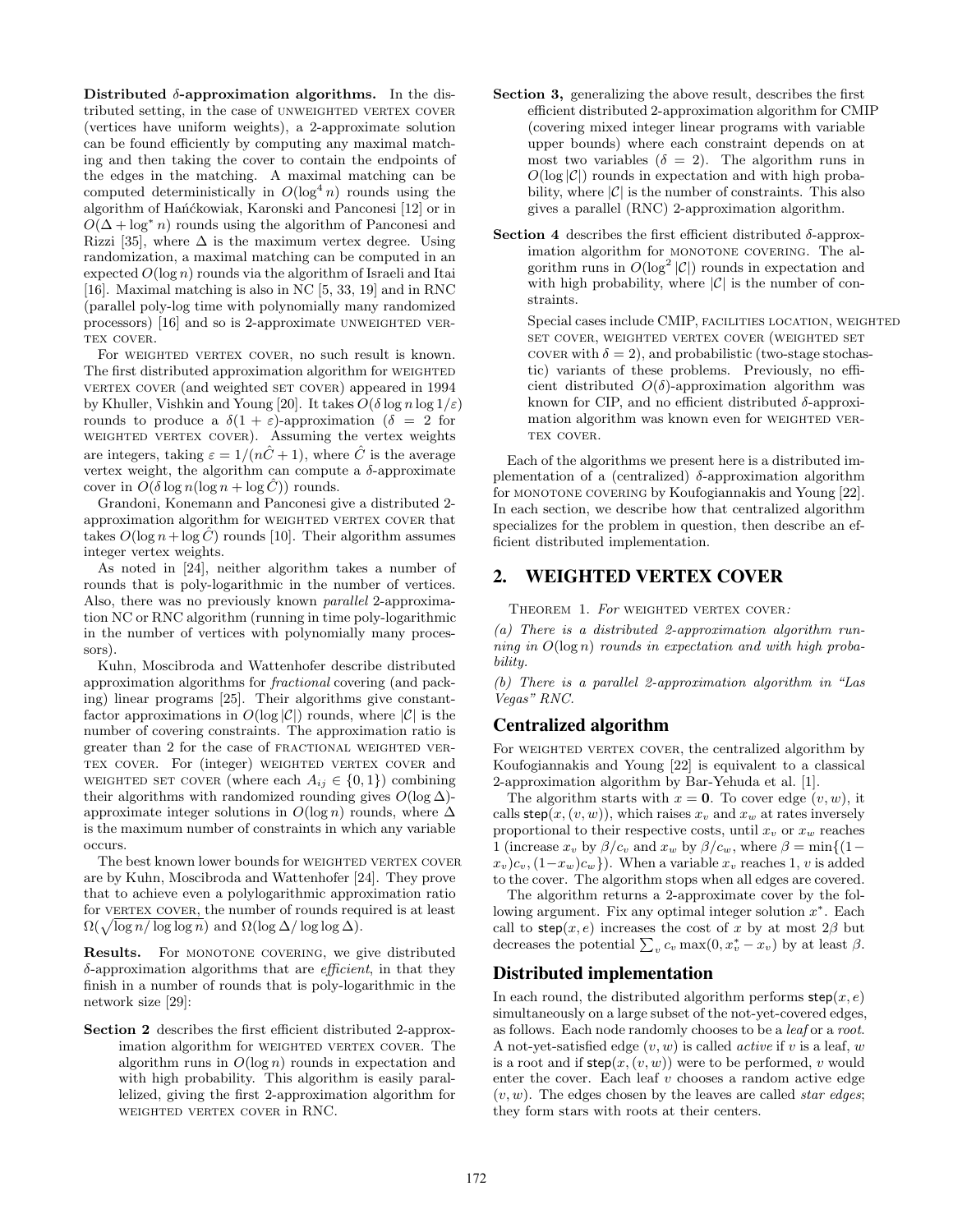distributed 2-approximation algorithm for WEIGHTED VERTEX COVER  $(G = (V, E), c : V \to \mathbb{R}_+)$  alg. 1 1. At each node *v*: initialize  $x_v \leftarrow 0$ .

- 2. Until all vertices are finished, perform rounds as follows:
- 3. At each node *v*: if all of *v*'s edges are covered, finish; else, choose to be a *leaf* or *root*, each with probability 1/2.
- 4. At each leaf node *v*: Label each not-yet covered edge  $(v, w)$  *active* if *w* is a root and  $\mathsf{step}(x, (v, w))$
- (with the current x) would add v to the cover. Choose, among these active edges, a random *star edge*  $(v, w)$ . 5. At each root node *w*, flip a coin, then run the corresponding subroutine below:
- heads(*w*): For each star edge  $(v, w)$  (in some fixed order) do: if *w* is not yet in the cover, then do step( $x, (v, w)$ ). tails(*w*): Do step(*x*, (*v*, *w*)) just for the *last* edge for which heads(*w*) would do step(*x*, (*v*, *w*)).

#### $step(x, (v, w))$ :

1. Let scalar  $\beta \leftarrow \min \left( (1 - x_v)c_v, (1 - x_w)c_w \right)$ 

. *... just enough to ensure v or w is added to the cover below* 2. Set  $x_v = x_v + \beta/c_v$ . If  $x_v = 1$ , add *v* to the cover, covering all of *v*'s edges. 3. Set  $x_w = x_w + \beta/c_w$ . If  $x_w = 1$ , add w to the cover, covering all of w's edges.



Figure 1: Each node is labeled with its cost. Roots are circles; leaves are squares; star edges from leaves other than *v* (the cost-5 leaf) are determined as shown. Each edge  $(v, w)$  is labeled with the chance that *v* would enter the cover if *v* were to choose  $(v, w)$ for its star edge (assuming each  $x_w = x_v = 0$  and each root *w* considers its star edges counter-clockwise).

Each root *w* then flips a coin. If heads comes up (with probability  $1/2$ , *w* does heads(*w*): that is, it does step(*x*, (*v*, *w*)) for its star edges (*v, w*) in any order, until *w* enters the cover or all of *w*'s star edges have steps done. Or, if tails comes up, *w* does tails $(w)$ : that is, it simulates heads $(w)$ , without actually doing any steps, to determine the *last* edge  $(v, w)$  that heads  $(w)$  would do a step for, and performs step step $(x, (v, w))$  for just *that* edge. For details see Alg. 1.

Analysis of the number of rounds. We show that, in each round, a constant fraction of the not-yet-covered edges are covered in expectation, proving part (a) of the theorem.

Any not-yet-covered edge (*v, w*) is active for the round with constant probability, because  $\mathsf{step}(x, (v, w))$  would bring at least one of *v* or *w* into the cover, and with probability 1/4 that node is a leaf and the other is a root. So, with constant probability a constant fraction of the remaining edges are active. Assume this happens. Next, condition on all the choices of leaves and roots (assume these are fixed).

It is enough to show that, for an arbitrary leaf  $v$ , in expectation a constant fraction of *v*'s active edges will be covered. To do so, condition on the star edges chosen by the *other* leaves. (Now the only random choices *not* conditioned on are *v*'s star-edge choice and the coin flips of the roots.)

(At least) one of the following two cases must hold. Case 1: *A constant fraction of v's active edges* (*v, w*) *have the following property: if v were to choose* (*v, w*) *as its star*

*edge, and w were to do* heads(*w*)*, then* heads(*w*) *would* not *perform* step $(x, (v, w))$ . That is, *w* would enter the cover before heads $(w)$  would consider  $(v, w)$  (in Fig. 1, see the cost-10 node).

For such an edge  $(v, w)$ , on consideration, heads $(w)$  will bring *w* into the cover *whether or not v* chooses (*v, w*) for its star edge. So, edge (*v, w*) will be covered in this round, regardless of *v*'s choice of star edge, as long as *w* does heads(*w*). Since *w* does heads(*w*) with probability  $1/2$ , edge  $(v, w)$  will be covered with probability 1/2.

Since this is true for a constant fraction of *v*'s active edges, in expectation, a constant fraction of *v*'s active edges will be covered during the round.

Case 2: *A constant fraction of v's active edges* (*v, w*) *have the following property: if v were to choose* (*v, w*) *as its star edge, and w were to do* heads(*w*)*, then* heads(*w*) would *perform*  $step(x, (v, w))$ *.* 

For such an edge  $(v, w)$ , heads  $(w)$  would bring  $v$  into the cover as long as  $\mathsf{step}(x, (v, w))$  would not be the *last* step performed by  $heads(w)$  (in Fig. 1, the cost-8 and cost-100 nodes). Or, if  $step(x,(v,w))$  would be the last step performed by heads $(w)$ , then tails $(w)$  would do *only* step $(x, (v, w))$ , which would bring *v* into the cover (by the assumption that, at the start of the round  $(v, w)$  is active so that  $step(x, (v, w))$ would bring *v* into the cover) (in Fig. 1, the cost-9 node). Thus, for such an edge  $(v, w)$ , one of heads $(w)$  or tails $(w)$ would bring *v* into the cover. Recall that *w* has a 50% chance of doing heads(*w*) and a 50% chance of doing tails(*w*). Thus, if *v* chooses such an edge, *v* enters the cover with at least a 50% chance.

In the case under consideration, *v* has a constant probability of choosing such an edge. Thus, with constant probability, *v* will enter the cover and all of *v*'s edges will be deleted. Thus, in this case also, a constant fraction of *v*'s edges are covered in expectation during the round.

Thus, in each round, in expectation a constant fraction of the remaining edges are covered. By standard arguments, this implies that the number of rounds is  $O_d(\log n)$ , both in expectation and with probability  $1 - 1/n^d$ , for any fixed  $d > 0$ . This completes the proof of Thm. 1, part (a).

#### Parallel (RNC) implementation

*Proof of Thm. 1, part (b)*. To obtain the parallel algorithm, implement heads(*w*) as follows. For *w*'s *k*th star edge  $e_k$ , let  $\beta_k$  be the  $\beta$  that step(*x, e<sub>k</sub>*) would use if given *x* at the *start* of the round. If heads(*w*) eventually does  $step(x, e_k)$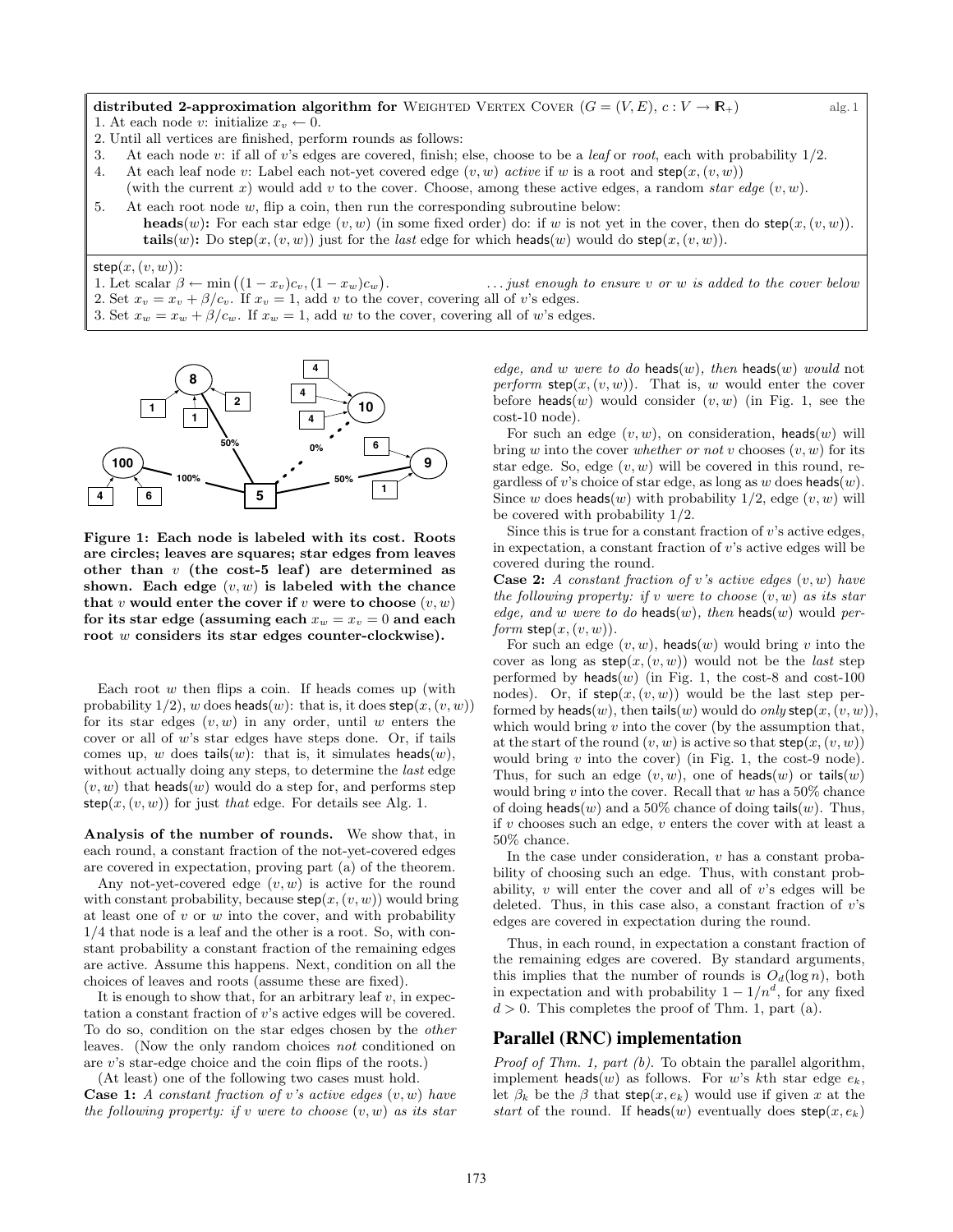for edge  $e_k$ , the step will increase  $x_w$  by  $\beta_k/c_w$ , unless  $e_k$ is the last edge heads $(w)$  does a step for. Thus, the edges for which heads(*w*) will do  $step(x, e_k)$  are those for which  $x_w + \sum_{j=1}^{k-1} \beta_j/c_w < 1$ . These steps can be identified by a prefix-sum computation, then all but the last can be done in parallel. This gives an NC implementation of heads(*w*). The RNC algorithm simulates the distributed algorithm for  $O_d(\log n)$  rounds; if the simulated algorithm halts, the RNC algorithm returns *x*, and otherwise it returns "fail". This completes the proof of Thm. 1.

# 3. MIXED INTEGER PROGRAMS (TWO VARIABLES PER CONSTRAINT)

Next we generalize the results of Section 2 to CMIP<sub>2</sub> (CMIP) with at most two non-zero coefficients  $A_{ij}$  in each constraint).

Theorem 2. *For* covering mixed integer linear programs *with at most two variables per constraint (CMIP*2*):*

*(a) there is a distributed 2-approximation algorithm running in*  $O(\log |\mathcal{C}|)$  *rounds in expectation and with high probability, where |C| is the number of constraints.*

*(b) there is a parallel 2-approximation algorithm in "Las Vegas" RNC.*

## Centralized algorithm

First we describe an implementation of the centralized  $\delta$ approximation algorithm for MONOTONE COVERING [22] for the special case of  $CMIP<sub>2</sub>$ .

Model the CMIP constraints (including the upper bounds and integrality constraints) by allowing each  $x_j$  to range freely in  $\mathbb{R}_+$  but replacing each constraint  $A_i x \geq b$  by the following equivalent monotone constraint *Si*:

$$
\sum_{j \in I} A_{ij} \lfloor \min(x_j, u_j) \rfloor + \sum_{j \in \overline{I}} A_{ij} \min(x_j, u_j) \ge b_i
$$

where set *I* contains the indexes of the integer variables.

The algorithm starts with  $x = 0$ , then repeatedly does step $(x, S)$ , defined below, for any unsatisfied constraint *S*:

subroutine  $step(x, S)$ :

*1. Let*  $\beta \leftarrow$  stepsize $(x, S)$ *.* 

2. For each *j* with  $A_{ij} > 0$ , increase  $x_j$  by  $\beta/c_j$ .

Once all constraints are satisfied, the algorithm rounds each  $x_i$  down to  $|\min(x_i, u_i)|$  and returns the rounded *x*.

**Definition of function stepsize** $(x, S_i)$ . Here stepsize $(x, S)$ can be smaller than the  $\beta$  in Alg. 1. Each step might not satisfy its constraint.

For the algorithm to produce a 2-approximate solution, it suffices for **stepsize** $(x, S)$  to return a lower bound on the minimum cost of augmenting *x* to satisfy *S*, that is, on distance<sub>*c*</sub>(*x*, *S*) =  $\min\{c(\hat{x}) - c(x)|\hat{x} \in S, \hat{x} \geq x\}$ :

OBSERVATION 1. *([22])* If stepsize $(x, S) \leq$  distance<sub>c</sub> $(x, S)$ *in each step, and the algorithm above terminates, then it returns a 2-approximate solution.*

(*Partial proof:* Let  $x^*$  be any optimal solution. A step increases the cost  $c \cdot x$  by  $2\beta$ , but decreases the potential increases the cost  $c \cdot x$  by  $2\beta$ , but decreases the potential  $\sum_{v \in V} c_v \max(0, x_v^* - x_v)$  by at least  $\beta$ . Details in [22].)

Compute  $stepsize(x, S_i)$  as follows. Consider any relaxation of  $S_i$  that can be obtained from  $S_i$  by relaxing any subset of the integrality constraints or variable upper bounds.

(That is, replace  $\min(x_i, u_i)$  by  $\min(x_i, u_i)$  for any subset of the *j*'s in *I*, and then replace  $min(x_i, u_i)$  by  $x_i$  for any subset of the *j*'s.) Since there are at most two variables per constraint there are at most sixteen such relaxed constraints.

Define the potential  $\Phi(x, S_i)$  of constraint  $S_i$  to be the number of these relaxed constraints not satisfied by the current *x*. Compute stepsize $(x, S_i)$  (in constant time) as *the minimum cost to increase just one variable enough to re* $duce \Phi(x, S_i).$ 

OBSERVATION 2. *With this* stepsize(), step $(x, S_i)$  *is done at most sixteen times before constraint S<sup>i</sup> is satisfied.*

Also, this step size satisfies the condition in Observation 1:

LEMMA 1. stepsize $(x, S_i) \leq$  distance<sub>c</sub> $(x, S_i)$ 

PROOF. Consider a particular relaxed constraint  $S_i'$  obtained by relaxing the upper bound constraints for all  $x_j$ with  $x_i \leq u_i$  and enforcing only a minimal subset *J* of the floor constraints (while keeping the constraint unsatisfied). This gives  $S_i'$ , which is of the form

$$
\sum_{j\in J} A_{ij} \lfloor x_j \rfloor + \sum_{j\in J'} A_{ij} x_j \ge b_i - \sum_{j\in J''} u_j
$$

for some  $J, J',$  and  $J''$ .

What is the cheapest way to increase  $x$  to satisfy  $S_i$ ? Increasing any *one* term  $\lfloor x_j \rfloor$  for  $j \in J$  is enough to satisfy  $S_i'$ (increasing the left-hand side by  $A_{ij}$ , which by the minimality of *J* must be enough to satisfy the constraint).

Or, if no such term increases, then the sum  $\sum_{j \in J'} A_{ij} x_j$ must be increased by enough so that increase alone is enough to satisfy the constraint. The cheapest way to do that is to increase just one variable  $(x_j \text{ for } j \in J'$  maximizing  $A_{ij}/c_j$ .

In sum, for this  $S_i'$ , distance $(x, S_i')$  is the minimum cost to increase just *one* variable so as to satisfy  $S_i'$ . Thus, by its definition,  $\text{stepsize}(x, S_i) \leq \text{distance}(x, S_i')$ . It follows that  $\mathsf{stepsize}(x, S_i) \leq \mathsf{distance}(x, S'_i) \leq \mathsf{distance}(x, S_i).$ 

**Example.** Minimize  $x_1 + x_2$  subject to  $0.5x_1 + 3x_2 \geq 5$ ,  $x_2 \leq 1$ , and  $x_1, x_2 \in \mathbb{Z}_+$ . Each variable has cost 1, so each step will increase each variable equally. There are eight relaxed constraints:

 $0.5x_1 + 3x_2 \ge 5$  (1)

 $0.5x_1 + 3|x_2| \ge 5$  (2)

 $0.5x_1 + 3\min\{x_2, 1\} \ge 5$  (3)

 $0.5x_1 + 3|\min\{x_2, 1\}| \ge 5$  (4)

$$
0.5\lfloor x_1 \rfloor + 3x_2 \ge 5 \tag{5}
$$

$$
0.5\lfloor x_1 \rfloor + 3\lfloor x_2 \rfloor \ge 5 \tag{6}
$$

$$
0.5\lfloor x_1 \rfloor + \min\{x_2, 1\} \ge 5 \tag{7}
$$

$$
0.5\lfloor x_1 \rfloor + 3\lfloor \min\{x_2, 1\} \rfloor \ge 5
$$
 (8)

At the begining,  $x_1 = x_2 = 0$ . No relaxed constraint is satisfied, so  $\Phi(x, S) = 8$ . Then stepsize $(x, S) = 5/3$  (constraint (1) or (5) would be satisfied by raising  $x_2$  by  $5/3$ ). The first step raises  $x_1$  and  $x_2$  to 5/3, reducing  $\Phi(x, S)$  to 6.

For the second step,  $stepsize(x, S) = 1/3$  (constraint (2) or (6) would be satisfied by raising  $x_2$  by 1/3). The step raises both variables by  $1/3$  to 2, lowering  $\Phi(x, S)$  to 4.

For the third step,  $stepsize(x, S) = 2$ , (constraint (3), (4),  $(7)$ , or  $(8)$  would be satisfied by raising  $x<sub>1</sub>$  by 2). The step raises both variables by 2, to 4, decreasing  $\Phi(x, S)$  to 0.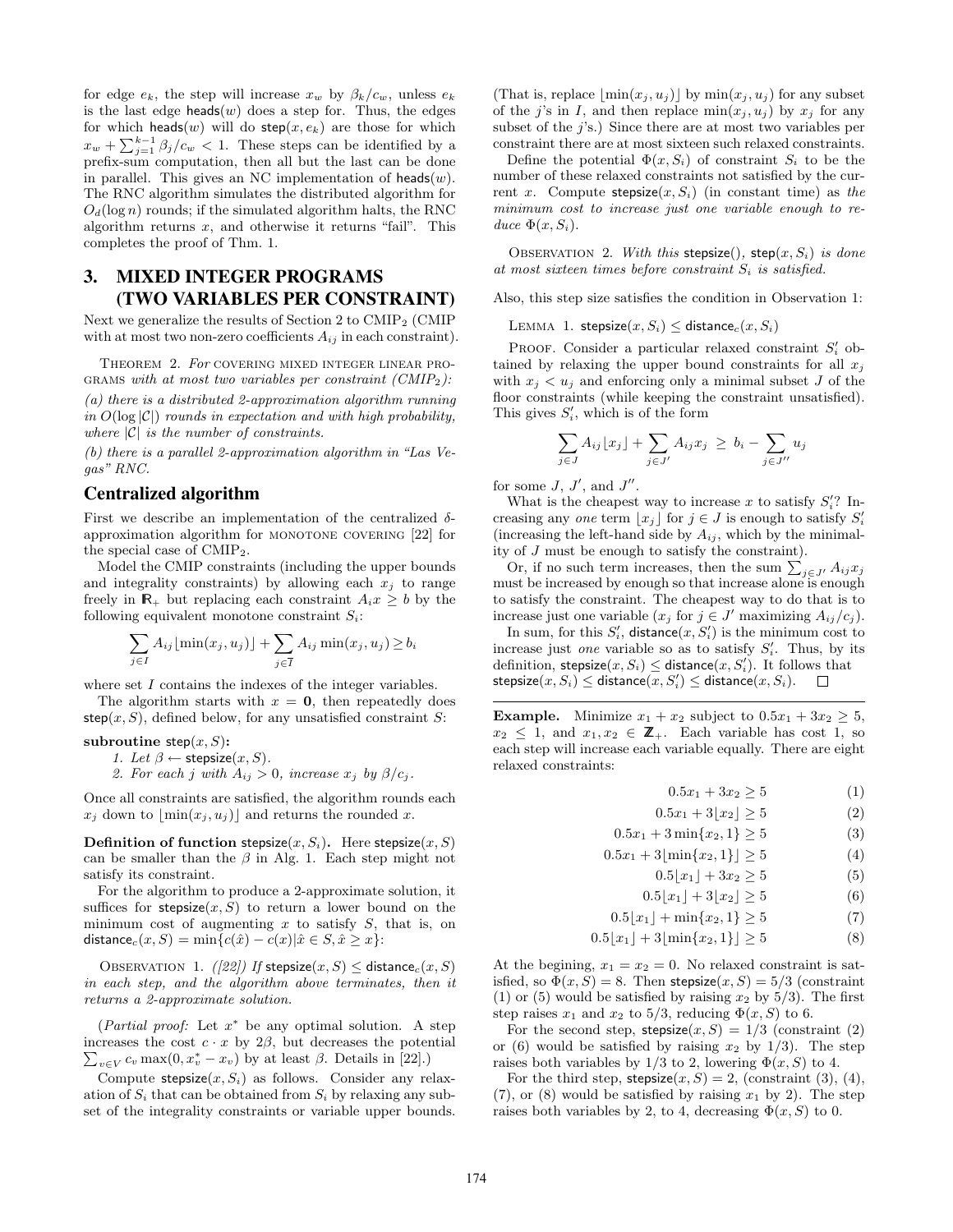All constraints are now satisfied, and the algorithm returns  $x_1 = |x_1| = 4$  and  $x_2 = |\min\{x_2, 1\}| = 1$ .

Related stepsize() functions for general CMIP are in [22].

## Distributed implementation

To prove part (a) of Thm. 2, we describe a distributed implementation of the above centralized algorithm. The algorithm (Alg. 2) generalizes Alg. 1.

We assume the network in which the distributed computation takes place has a node *v* for every variable  $x_v$ , with an edge (*v, w*) for each constraint *S* that depends on variables  $x_v$  and  $x_w$ . (The computation can easily be simulated on, say, a network with vertices for constraints and edges for variables, or a bipartite network with vertices for constraints and variables.)

In Alg. 1, a constant fraction of the edges were likely to be covered each round because a step done for one edge could cover not just that edge, but many others also. Here we take a similar approach. Recall the definition of  $\Phi(x, S)$  in the definition of stepsize(). We want the total potential of all constraints,  $\Phi(x) = \sum_{S} \Phi(x, S)$ , to decrease by a constant fraction in each round.

Definition 1. *Say that a constraint S is* hit *during the round when its potential*  $\Phi(x, S)$  *decreases as the result of some step.*

*By the definition of* stepsize()*, for any x and any constraint S there is at least one variable*  $x_v$  *such that raising* just  $x_v$  to  $x_v$  + stepsize $(x, S)/c_v$  *would be enough to hit S. Say such a variable*  $x_v$  can hit *S* (given the current *x*).

We want a constant fraction of the unmet constraints to be hit in each round.

Note that the observation implies, for example, that, among constraints  $S$  that can be hit by a given variable  $x_v$ , doing a single step for the constraint *S* maximizing stepsize $(x, S)$ will hit all such constraints. Likewise, doing a single step for a random such constraint will hit in expectation at least half of them (those with  $stepsize(x, S') \leq stepsize(x, S)$ ).

In each round of the algorithm, each node randomly chooses to be a *leaf* or a *root*. Each (two-variable) constraint is *active* if one of its variables  $x_v$  is a leaf and the other, say  $x_w$ , is a root, and the leaf *x<sup>v</sup>* can hit the constraint at the start of the round. (Each unmet constraint is active with probability at least  $1/4$ .) Each leaf *v* chooses one of its active constraints at random to be a *star constraint*. Then each root *w* does (randomly) either heads(*w*) or tails(*w*), where heads(*w*) does steps for the star constraints rooted at *w* in a particular order; and tails(*w*) does just one step for the last star constraint that  $heads(w)$  would have done a step for (called *w*'s "runt").

As heads $(w)$  does steps for the star constraints rooted at  $w, x_w$  increases. As  $x_w$  increases, the status of a star constraint *S* rooted at *w* can change: it can be hit by the increase in  $x_w$  or it can cease to be hittable by  $x_v$  (and instead become hittable by  $x_w$ ). For each constraint *S*, define threshold  $t<sub>S</sub>$  to be the minimum value of  $x<sub>w</sub>$  at which  $S<sup>s</sup>$ would have such a status change. Then  $heads(w)$  does steps in order of decreasing *t<sup>S</sup>* until it reaches a constraint *S* with  $x_w \geq t_s$ . At that point, each of *w*'s not-yet-hit star constraints *S* has  $t_s \leq x_w$ , and can still be hit by  $x_w$ . (As  $x_w$ increases, once *S* changes status, *S* will be hittable by *x<sup>w</sup>* at least until *S* is hit.) Then heads(*w*) does  $\text{step}(x, S_r)$  for the "runt" constraint  $S_r$  — the one, among w's not-yet-hit star constraints, maximizing stepsize $(x, S_r)$ . This step hits all of *w*'s not-yet-hit star constraints.

See Alg. 2 for details.

#### Analysis of the number of rounds

LEMMA 2. The total potential  $\sum_{S_i} \Phi(x, S_i)$  decreases by *a constant factor in expectation with each round.*

PROOF. Any unmet constraint is active with probability at least one fourth, so with constant probability the potential of the active edges is a constant fraction of the total potential. Assume this happens. Consider an arbitrary leaf *v*. It is enough to show that in expectation a constant fraction of *v*'s active constraints are hit (have their potentials decrease) during the round. To do so, condition on any set of choices of star constraints by the *other* leaves, so the only random choices left to be made are *v*'s star-constraint choice and the coin flips of the roots. Then (at least) one of the following three cases must hold:

Case 1. *A constant fraction of v's active constraints S have the following property: if v were to choose S as its star constraint, and the root w of S were to do* heads(*w*)*, then* heads(*w*) *would* not *do* step(*x*, *S*).

Although heads(*w*) wouldn't do step(*x, S*) for such an *S*, it nonetheless would hit *S*: just before heads(*w*) does  $\mathsf{step}(x, S_r)$ , then  $x_w \ge t_S$ , so either *S* has already been hit (by the increases in  $x_w$ ) or will be hit by  $\mathsf{step}(x, S_r)$  (because  $x_w$  can hit *S* and, by the choice of  $S_r$ , step $(x, S_r)$  increases  $x_w$  by  $stepsize(x, S_r)/c_w \geq stepsize(x, S)/c_w$ .

On consideration, for a constraint *S* with the assumed property, the steps done by  $heads(w)$  will be the same even if *v* chooses some a constraint  $S'$  with a root other than  $w$ as its star constraint. (Or, if *v* chooses a constraint  $S' \neq S$ that shares root  $w$  with  $S$ , the steps done by heads( $w$ ) will still raise  $x_w$  by as much as they would have had *v* chosen *S* for its star constraint.) Thus, for such a constraint *S*, heads(*w*) (which *w* does with probability at least  $1/2$ ) will hit *S whether or not v* chooses *S* as its star constraint.

If a constant fraction of *v*'s active constraints have the assumed property, then a constant fraction of *v*'s active constraints will be hit with probability at least  $1/2$ , so in expectation a constant fraction of *v*'s active constraints will be hit.

Case 2. *A constant fraction of v's active constraints S have the following property: if v were to choose S as its star constraint, and the root w of S were to do* heads(*w*)*, then* heads(*w*) *would do* step(*x*, *S*) *when*  $x_w < t_s$  (*S would not be the runt).*

Let *H* denote the set of such constraints. For  $S \in \mathcal{H}$  let  $h(S)$  be the value to which heads(*w*) (where *w* is the root of *S*) would increase  $x<sub>v</sub>$ . Whether or not *v* chooses *S* as its star constraint, if  $x_v$  increases to  $h(S)$  in the round and  $w$ does heads(*w*), then *S* will be hit.

Let *S* and *S'* be any two constraints in  $H$  where  $h(S)$  $h(S')$ . Let *w* and *w'*, respectively, be the root vertices of *S* and *S'*. (Note that  $w = w'$  is possible.) If *v* chooses *S'* as its star constraint and  $w$  and  $w'$  both do heads(), then *S* will be hit (because  $x_v$  increases to at least  $h(S') \geq h(S)$ and **heads** $(w)$  still increases  $x_w$  at least to the value it would have had just before heads(*w*) would have done step(*x*, *S*), if *v had* chosen *S* as its star constraint).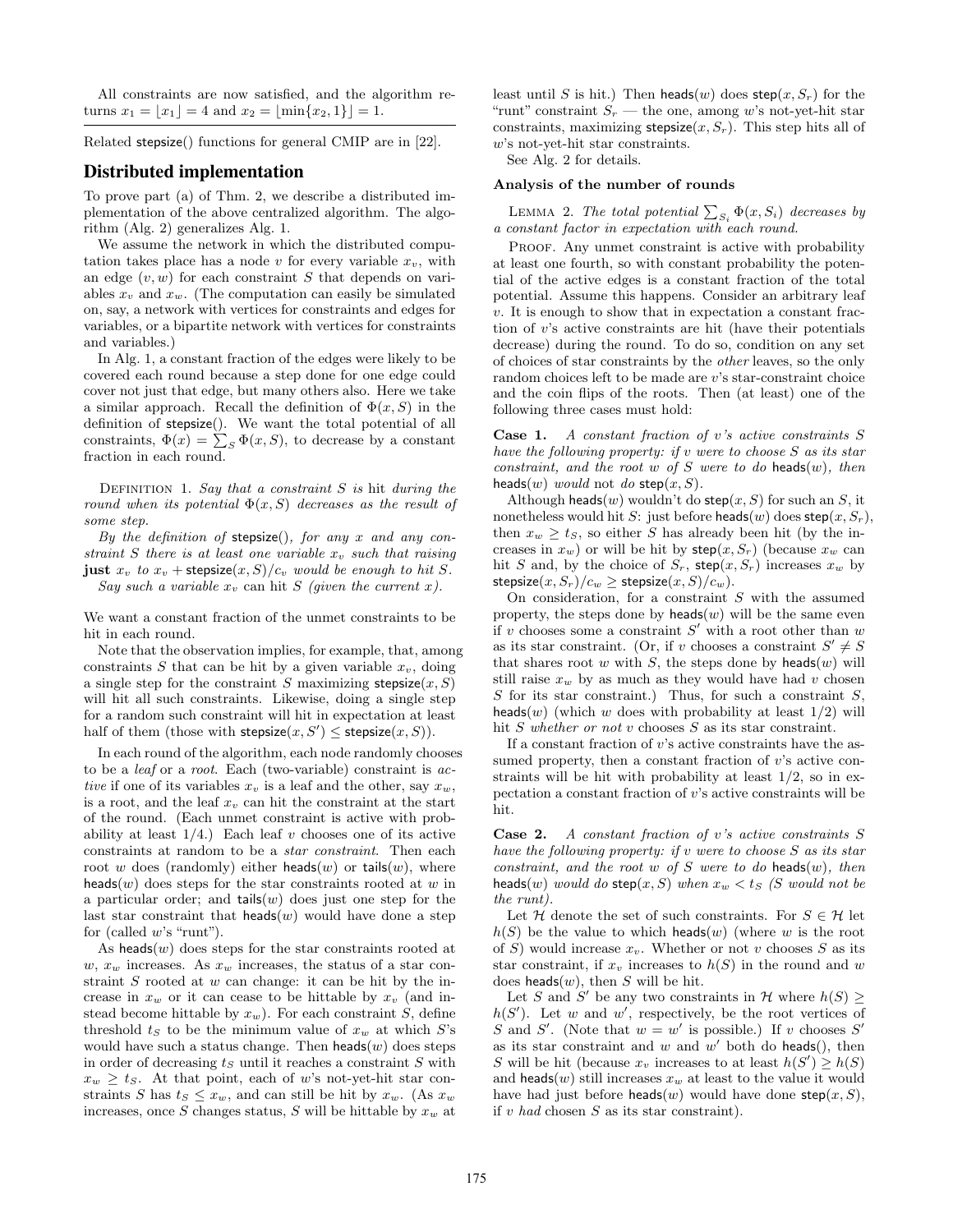#### distributed 2-approximation algorithm for  $\text{CMIP}_2$   $(c, A, b, u, I)$  alg. 2

1. At each node  $v \in V$ : initialize  $x_v \leftarrow 0$ ;

- if there are unmet constraints *S* that depend only on  $x<sub>v</sub>$ , do step(*x*, *S*) for the one maximizing stepsize(*x*, *S*).
- 2. Until all vertices are finished, perform rounds as follows:
- 3. At each node *v*: if *v*'s constraints are all met, finish (round  $x_v$  down to  $\min(x_v, u_v)$ , or  $\left[\min(x_v, u_v)\right]$  if  $v \in I$ ); Otherwise, choose to be a *leaf* or a *root*, each with probability 1/2.
- 4. At each leaf *v*: For each unmet constraint *S* that can be hit by *x<sup>v</sup>* (per Defn. 1), label *S active* if *S*'s other variable is *x<sup>w</sup>* for a root *w*; choose, among these active constraints, a random one to be *xv*'s *star constraint* (rooted at *w*).
- 5. At each root node *w*: do either heads(*w*) or tails(*w*) below, each with probability 1/2.

#### heads(*w*)

| 1. For each star constraint S rooted at w, let $t_s$ be the minimum threshold such that increasing $x_w$ to $t_s$                |
|----------------------------------------------------------------------------------------------------------------------------------|
| would either hit S (i.e., decrease $\Phi(x, S)$ ) or make it so S's leaf variable $x_v$ could no longer hit S (and $x_w$ could). |
| If there is no such value, then take $t_s = \infty$ .                                                                            |
| $\blacksquare$<br>$\sim$ $\blacksquare$                                                                                          |

2. For each star constraint *S* rooted at *w*, in order of decreasing *tS*, do the following:

If  $x_w < t_S$  then do step $(x, S)$  (hitting *S*); otherwise, stop the loop and do the following:

Among the star constraints rooted at *w* that have not yet been hit this round, let  $S_r$  (the "runt")

be one maximizing stepsize(*x*, *S<sub>r</sub>*). Do step(*x*, *S<sub>r</sub>*) (hitting *S<sub>r</sub>* and all not-yet-hit star constraints rooted at *w*).

#### tails(*w*)

1. Determine which constraint  $S_r$  would be the runt in heads(*w*). Do step(*x*,  $S_r$ ).

Since (in the case under consideration) a constant fraction of *v*'s active constraints are in  $H$ , with constant probability *v* chooses some constraint  $S' \in \mathcal{H}$  as its star constraint and the root  $w'$  of  $S'$  does heads $(w')$ . Condition on this happening. Then the chosen constraint  $S'$  is uniformly random in  $H$ , so, in expectation, a constant fraction of the constraints  $S$  in  $H$ are hit (because  $h(S) \leq h(S')$  and the root *w* of *S* also does  $heads(w)$ ).

Case 3. *A constant fraction of v's active constraints S have the following property: if v were to choose S as its star constraint, and the root w of S were to do* tails(*w*)*, then* tails(*w*) *would do* step(*x*, *S*) *(S would be the runt).* 

Let  $\mathcal T$  denote the set of such constraints. For  $S \in \mathcal T$  let  $t(S)$  be the value to which tails(*w*) (where *w* is the root of *S*) would increase  $x_v$ . Whether or not *v* chooses *S* as its star constraint, if  $x_v$  increases to  $t(S)$  in the round then *S* will be hit (whether or not  $w$  does tails $(w)$ ).

Let *S* and *S'* be any two constraints in *T* where  $t(S') \geq$  $t(S)$ . Let *w* and *w*<sup>'</sup>, respectively, be the root vertices of *S* and *S'*. (Again  $w = w'$  is possible.) If *v* chooses *S'* as its star constraint and  $w'$  does tails $(w')$ , then (because  $x_v$  increases to at least  $t(S') \geq t(S)$ ) *S* will be hit.

Since (in the case under consideration) a constant fraction of  $v$ 's active constraints are in  $\mathcal T$ , with constant probability  $v$ chooses some constraint  $S' \in \mathcal{T}$  as its star constraint and the root  $w'$  of  $S'$  does tails $(w')$ . Condition on this happening. Then the chosen constraint  $S'$  is uniformly random in  $\mathcal{T}$ , so, in expectation, a constant fraction of the constraints *S* in *T* are hit (because  $t(S) \leq t(S')$ ).

This proves the lemma.  $\square$ 

The lemma implies that the potential decreases in expectation by a constant factor each round. As the potential is initially  $O(|\mathcal{C}|)$  and non-increasing, standard arguments imply that the number of rounds before the potential is less than 1 (and so x must be feasible) is  $O(\log |\mathcal{C}|)$  in expectation and with high probability.

This completes the proof of Thm. 2, part (a).

#### Parallel (RNC) implementation

*Proof of Thm. 2, part (b).* To adapt the proof of (a) to prove part  $(b)$ , the only difficulty is implementing step  $(2)$ of  $heads(w)$  in NC. This can be done using the following observation. When  $\text{heads}(w)$  does  $\text{step}(x, S_k)$  for its *k*th star constraint (except the runt), the effect on  $x_w$  is the same as setting  $x_w \leftarrow f_k(x_w)$  for a linear function  $f_k$  that can be determined at the start of the round. By a prefix-sumlike computation, compute, in NC, for all *i*'s, the functional composition  $F_k = f_k \circ f_{k-1} \circ \cdots \circ f_1$ . Let  $x_w^0$  be  $x_w$  at the start of the round. Simulate the steps for all constraints  $S_k$  in parallel by computing  $x_w^k = F_k(x_w^0)$ , then, for each *k* with  $x_w^{k-1} < t_{S_k}$ , set the variable  $x_v$  of  $S_k$ 's leaf *v* by simulating  $\mathsf{step}(x, S_k)$  with  $x_w = x_w^{k-1}$ . Set  $x_w$  to  $x_w^k$  for the largest *k* with  $x_w^{k-1} < t_{S_k}$ . Finally, determine the runt *S* and do step $(x, S)$ . This completes the description of the NC simulation of heads(*w*).

The RNC algorithm will simulate some *c* log *|C|* rounds of the distributed algorithm, where *c* is chosen so the probability of termination is at least 1/2. If the distributed algorithm terminates in that many rounds, the RNC algorithm will return the computed *x*. Otherwise the RNC algorithm will return "fail".

This concludes the proof of Thm. 2.

#### 4. MONOTONE COVERING

Recall that the instance of MONOTONE COVERING, defined by a cost function  $c$  and constraint collection  $\mathcal{C}$ , is

*Find*  $x \in \mathbb{R}_+^n$  *minimizing*  $c(x)$  *subject to*  $(\forall S \in \mathcal{C})$   $x \in S$ *.* 

The cost function  $c : \mathbb{R}^n_+ \to \mathbb{R}_+$  must be non-decreasing, continuous, and submodular. Each constraint set  $S \in \mathcal{C}$ must be monotone (closed upwards) and closed under limit.

Say that the cost function  $c(x)$  is *locally computable* if the increase in  $c(x)$  due to raising  $x_j$  can be determined knowing only the values of the variables that *S* depends on. Any linear or separable cost function is locally computable.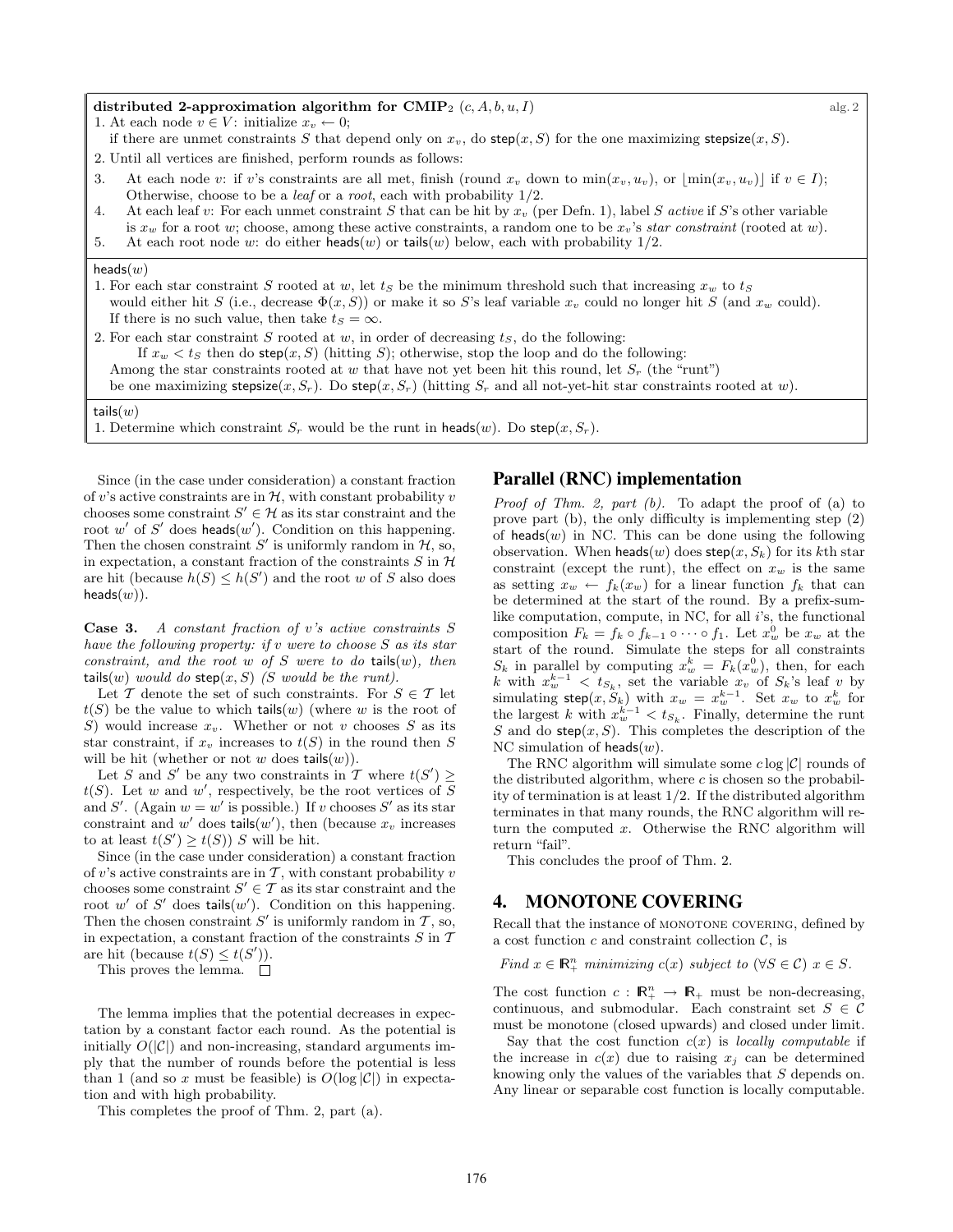THEOREM 3. For MONOTONE COVERING with a locally computable cost function there is a distributed  $\delta$ -approximation  $a$ *lgorithm taking*  $O(\log^2 |\mathcal{C}|)$  *communication rounds in expectation and with high probability, where |C| is the number of constraints.*

## Centralized algorithm

The centralized  $\delta$ -approximation algorithm for MONOTONE covering is as follows [22]. The algorithm starts with  $x = 0$ , then repeatedly does the following  $\mathsf{step}(x, S)$  for any not-yetsatisfied constraint  $S$  (below vars $(S)$  denotes the variables in x that constraint  $x \in S$  depends on):

#### subroutine  $step(x, S)$ :

- *1. Let*  $\beta \leftarrow$  stepsize $(x, S)$ *.*
- 2. For  $j \in \text{vars}(S)$ , let  $x'_j \in \mathbb{R}_+ \cup \{\infty\}$  be maximal s.t. *raising*  $x_j$  *to*  $x'_j$  *would raise*  $c(x)$  *by at most*  $\beta$ . *3. For*  $j \in \text{vars}(S)$ , let  $x_j \leftarrow x'_j$ .

Let  $distance_c(x, S)$  denote *the minimum cost of augmenting*  $x \text{ to satisfy } S, \min\{c(\hat{x}) - c(x) : \hat{x} \in S, \hat{x} \geq x\}.$ 

OBSERVATION 3. *([22])* If stepsize $(x, S) \leq$  distance<sub>c</sub> $(x, S)$ *in each step, and the algorithm terminates, then it returns a -approximate solution.*

(*Partial proof:* Each step starts with  $x \notin S$ . Since the optimal solution  $x^*$  is in  $S$  and  $S$  is monotone, there must be *at least one*  $k \in \text{vars}(S)$  such that  $x_k < x_k^*$ . Thus, while the algorithm increases the cost of  $x$  by at most  $\delta\beta$ , it decreases the potential  $\sum_j c_j \max(0, x_j^* - x_j)$  by at least  $\beta$ . Details in [22].)

The function stepsize $(x, S)$ . In what follows, we take stepsize $(x, S)$  to be the minimum  $\beta$  such that step $(x, S)$  will satisfy *S* in one step. As observed in [22], this choice satisfies the requirement stepsize $(x, S) \leq$  distance<sub>c</sub> $(x, S)$  in Observation 3.

If this stepsize $(x, S)$  is not easy to compute, more computationally tractable alternatives are sometimes possible. For example, for CMIP, a method similar to the one in the previous section for  $CMIP<sub>2</sub>$  can be used.

## Distributed implementation

We assume the distributed network has a node for each constraint  $S \in \mathcal{C}$ , with edges from *S* to each node whose constraint *S'* shares variables with *S* (vars(*S*)  $\cap$  vars(*S'*)  $\neq \emptyset$ ). (The computation can easily be simulated on a network with nodes for variables or nodes for variables and constraints.) We assume unbounded message size.

PROOF OF THM. 3. To start each phase, the algorithm finds large independent subsets of constraints by running one phase of Linial and Saks' (LS) decomposition algorithm  $[28]^2$ , below, with any *k* such that  $k \in \Theta(\log |\mathcal{C}|)$  (in case the nodes don't know such a value see the comment at the end of this subsection). A phase of the LS algorithm, for a given *k*, takes  $O(k)$  rounds and produces a random subset  $R \subseteq S$ of the constraints (nodes), and for each constraint  $S \in \mathcal{R}$  a "leader" node  $\ell(S) \in \mathcal{S}$ , with the following properties:

- *•* Each constraint in *R* is within distance *k* of its leader:
	- $(\forall S \in \mathcal{R}) \ d(S, \ell(S)) \leq k.$
- *•* Edges don't cross components:  $(\forall S, S' \in \mathcal{R}) \ell(S) \neq \ell(S') \rightarrow \mathsf{vars}(S) \cap \mathsf{vars}(S') = \emptyset.$
- *•* Each constraint has a chance to be in *R*:  $(\forall S \in \mathcal{S})$  Pr $[S \in \mathcal{R}] > 1/c|\mathcal{C}|^{1/k}$  for some  $c > 1$ .

Next, each constraint  $S \in \mathcal{R}$  sends its information (the constraint and its variables' values) to its leader  $\ell(S)$ . This takes  $O(k)$  rounds because  $\ell(S)$  is at distance  $O(k)$  from *S*. Each leader then constructs (locally) the subproblem induced by the constraints that contacted it and the variables of those constraints, with their current values. Using this local copy, the leader repeatedly does  $\mathsf{step}(x, S)$  for any notyet-met constraint *S* that contacted it, until all constraints that contacted it are satisfied.

(By the assumption that the cost is locally computable, the function stepsize $(x, S)$  and the subroutine step $(x, S)$  can be implemented knowing only the constraint *S* and the values of the variables on which *S* depends. Thus, the leader can perform  $\mathsf{step}(x, S)$  for each constraint that contacted it in this phase. Moreover, distinct leaders' subproblems don't share variables, so they can proceed simultaneously.)

To end the phase, each leader  $\ell$  returns the updated variable information to the constraints that contacted  $\ell$ . Each constraint in  $R$  is satisfied in the phase and drops out of the computation (it can be removed from the network and from *C*; its variables' values will stabilize once the constraint and all its neighbors are finished).

Analysis of the number of rounds. In each phase (since each constraint is in  $R$ , and thus satisfied, with probability  $1/c|\mathcal{C}|^{1/k}$ , the number of remaining constraints decreases by at least a constant factor  $1 - 1/c|\mathcal{C}|^{1/k} \leq 1 - 1/\Theta(c)$ in expectation. Thus, the algorithm finishes in  $O(c \log |\mathcal{C}|)$ phases in expectation and with high probability  $1-1/|\mathcal{C}|^{O(1)}$ . Since each phase takes  $O(k)$  rounds, this proves the theorem.

**Comment.** If the nodes don't know a value  $k \in \Theta(\log |\mathcal{C}|),$ use a standard doubling trick. Fix any constant *d >* 0. Start with  $x = 0$ , then run the algorithm as described above, except doubling values of *k* as follows. For each  $k = 1, 2, 4, 8, \ldots$ , run  $O_d(k)$  phases as described above with that *k*. (Make the number of phases enough so that, if  $k \geq \ln |\mathcal{C}|$ , the probability of satisfying all constraints is at least  $1-1/|\mathcal{C}|^d$ .) The total number of rounds is proportional to the number of rounds in the last group of  $O_d(k)$  phases.

To analyze this modification, consider the first  $k \geq \log |\mathcal{C}|$ . By construction, with probability at least  $1-1/|\mathcal{C}|^d$ , all constraints are satisfied after the  $O_d(k)$  phases with this *k*. So the algorithm finishes in  $O_d(\log |\mathcal{C}|)$  phases with probability at least  $1 - 1/|\mathcal{C}|^d$ .

To analyze the expected number of rounds, note that the probability of not finishing in each subsequent group of phases is at most  $1/|\mathcal{C}|^d$ , while the number of rounds increases by a factor of four for each increase in *k*, so the expected number of subsequent rounds is at most  $O_d(\log |\mathcal{C}|) \sum_{i=0}^{\infty} 4^i / |\mathcal{C}|^{di} = O_d(\log |\mathcal{C}|).$ 

## Applications

As mentioned in the introduction, MONOTONE COVERING generalizes many covering problems. For all of these, Thm. 3 gives a distributed  $\delta$ -approximation algorithm running in  $O(\log^2 |\mathcal{C}|)$  communication rounds in expectation and with high probability.

<sup>2</sup>Decomposing the graph for packing and covering problems has been also used by Kuhn et al. to compute distributively an approximate solution for fractional covering [25]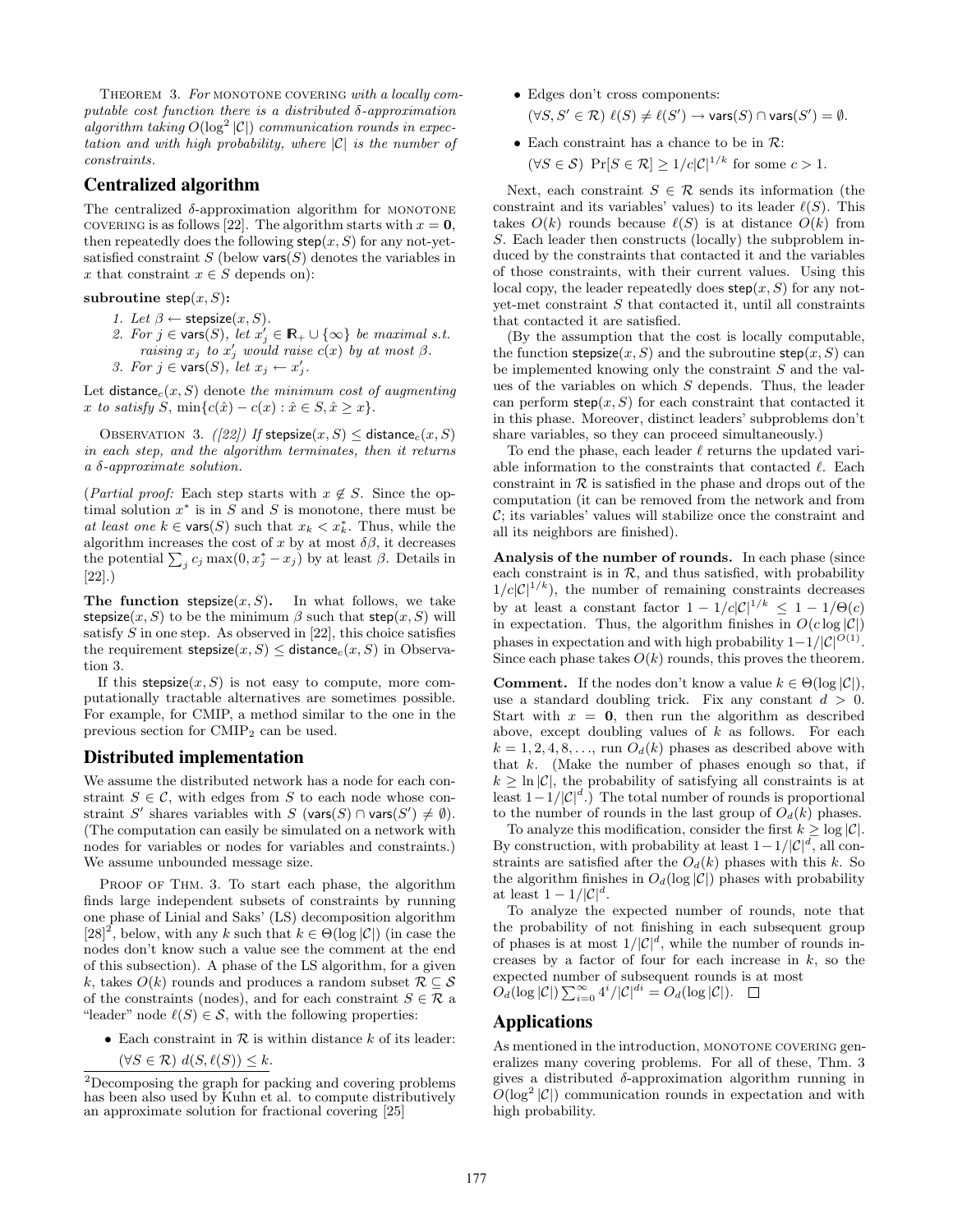COROLLARY 1. *There is a distributed*  $\delta$ -approximation al*gorithm for* CMIP*,* probabilistic CMIP*,* facility loca-TION *and* PROBABILISTIC FACILITY LOCATION  $\text{taking } O(\log^2 |\mathcal{C}|)$ *communication rounds in expectation and with high probability.*

The corollary follows immediately from Thm. 3 and the observation that the problems in question (see descriptions below) are special cases on MONOTONE COVERING.

If the complexity of the computation (as opposed to just the number of communication rounds) is important, these problems have appropriate stepsize() functions that can be computed efficiently (generally so that each constraint can be satisfied with overall work nearly linear in the problem size) [22].

Here is a brief description of the problems mentioned above but not previously defined.

(Non-metric) facility location, for a bipartite graph  $G = (C, F, E)$  of customers *C* and facilities *F*, with assignment costs *d* and opening costs *f*, asks to find  $x \geq 0$  such that  $\sum_{j \in N(i)} \lfloor x_{ij} \rfloor \geq 1$  for each customer *i*, while minimizing the *opening* cost  $\sum_{j \in F} f_j \max_{i \in N(j)} x_{ij}$  plus the *assignment* cost  $\sum_{ij \in E} d_{ij} x_{ij}$ . The total cost is subnodular. Each customer has at most  $\delta$  accessible facilities.<sup>3</sup>

In probabilistic CMIP, the constraints are CMIP constraints and each constraint has a probability  $p<sub>S</sub>$  of being active. The stage-one and stage-two costs are specified by a matrix *w* and a vector *c*, respectively. In stage one, the problem instance is revealed. The algorithm computes, for each constraint  $S \in \mathcal{C}$ , a "commitment" vector  $y^S \in S$  for that constraint. The cost for stage one is  $w \cdot y =$  $\sum_{S,j\in\text{vars}(S)} w_j^S y_j^S$ . In stage two, each constraint *S* is (independently) *active* with probability *pS*. Let *A* denote the active constraints. The final solution *x* is the minimal vector covering the active-constraint commitments, i.e. with  $x_j =$  $\max\{y_j^S : S \in \mathcal{A}, j \in \text{vars}(S)\}\.$  The cost for stage two is the random variable  $c \cdot x = \sum_j c_j x_j$ . The problem is to choose *y* to minimize the total expected cost  $C(y) = w \cdot y + E_{\mathcal{A}}[c \cdot x]$ .

PROBABILISTIC FACILITY LOCATION is a special case of PROBabilistic CMIP,where each customer *i* is also given a probability  $p_i$ . In stage one, the algorithm computes  $x$  and is charged the assignment cost for *x*. In stage two, each customer *i* is *active*  $(i \in \mathcal{A})$  with probability  $p_i$ , independently. The algorithm is charged opening costs  $f_j$  only for facilities with active customers (cost  $\sum_j f_j \max_{i \in \mathcal{A}} x_{ij}$ ). The (submodular) cost  $c(x)$  is the total *expected* charge.

# 5. REFERENCES

- [1] R. Bar-Yehuda and S. Even. A linear-time approximation algorithm for the weighted vertex cover problem. *Journal of Algorithms*, 2(2):198–203, 1981.
- [2] R. Bar-Yehuda and S. Even. A local-ratio theorem for approximating the weighted vertex cover problem. *Annals of Discrete Mathematics*, 25(27-46):50, 1985.
- [3] D. Bertsimas and R. Vohra. Rounding algorithms for covering problems. *Mathematical Programming: Series A and B*, 80(1):63–89, 1998.
- [4] R. D. Carr, L. K. Fleischer, V. J. Leung, and C. A. Phillips. Strengthening integrality gaps for capacitated network design and covering problems. In *the eleventh ACM-SIAM Symposium On Discrete Algorithms*, pages 106–115, Philadelphia, PA, USA, 2000. Society for Industrial and Applied Mathematics.
- [5] Z.-Z. Chen. A fast and efficient nc algorithm for maximal matching. *Information Processing Letters*, 55:303–307, 1995.
- $[6]$  V. Chvátal. A greedy heuristic for the set-covering problem. *Mathematics of Operations Research*, 4:233–235, 1979.
- [7] A. Czygrinow, M. Hańćkowiak, and W. Wawrzyniak. Distributed packing in planar graphs. *In the twentieth ACM Symposium on Parallel Algorithms and Architectures*, pages 55–61, 2008.
- [8] F. Grandoni, J. Könemann, A. Panconesi, and M. Sozio. Primal-dual based distributed algorithms for vertex cover with semi-hard capacities. *In the twenty-fourth ACM symposium on Principles Of Distributed Computing*, pages 118–125, 2005.
- [9] F. Grandoni, J. Könemann, A. Panconesi, and M. Sozio. A primal-dual bicriteria distributed algorithm for capacitated vertex cover. *SIAM Journal on Computing*, 38(3):825–840, 2008.
- [10] F. Grandoni, J. Könemann, J., and A. Panconesi. Distributed weighted vertex cover via maximal matchings. *Lecture Notes in Computer Science*, 3595:839–848, 2005.
- [11] N. Hall and D. Hochbaum. A fast approximation algorithm for the multicovering problem. *Discrete Applied Mathematics*, 15(1):35–40, 1986.
- [12] M. Hańćkowiak, M. Karonski, and A. Panconesi. On the distributed complexity of computing maximal matchings. *SIAM Journal of Discrete Mathematics*, 15(1):41–57, 2001.
- [13] D. Hochbaum. Approximation algorithms for the set covering and vertex cover problems. *SIAM Journal on Computing*, 11:555–556, 1982.
- [14] D. S. Hochbaum. Efficient bounds for the stable set, vertex cover, and set packing problems. *Discrete Applied Mathematics*, 6:243–254, 1983.
- [15] J. Hoepman. Simple distributed weighted matchings. *Arxiv preprint cs.DC/0410047*, 2004.
- [16] A. Israeli and A. Itai. A fast and simple randomized parallel algorithm for maximal matching. *Information Processing Letters*, 22:77–80, 1986.
- [17] L. Jia, R. Rajaraman, and T. Suel. An efficient distributed algorithm for constructing small dominating sets. *In the twentieth ACM symposium on the Principles Of Distributed Computing*, pages 33–42, 2001.
- [18] D. S. Johnson. Approximation algorithms for combinatorial problems. *In the fifth ACM Symposium On Theory Of Computing*, 25:38–49, 1973.
- [19] P. Kelsen. An optimal parallel algorithm for maximal matching. *Information Processing Letters*, 52:223–228, 1994.

<sup>&</sup>lt;sup>3</sup>The standard linear-cost formulation is not a covering one. The standard reduction to set cover increases  $\delta$  exponentially.